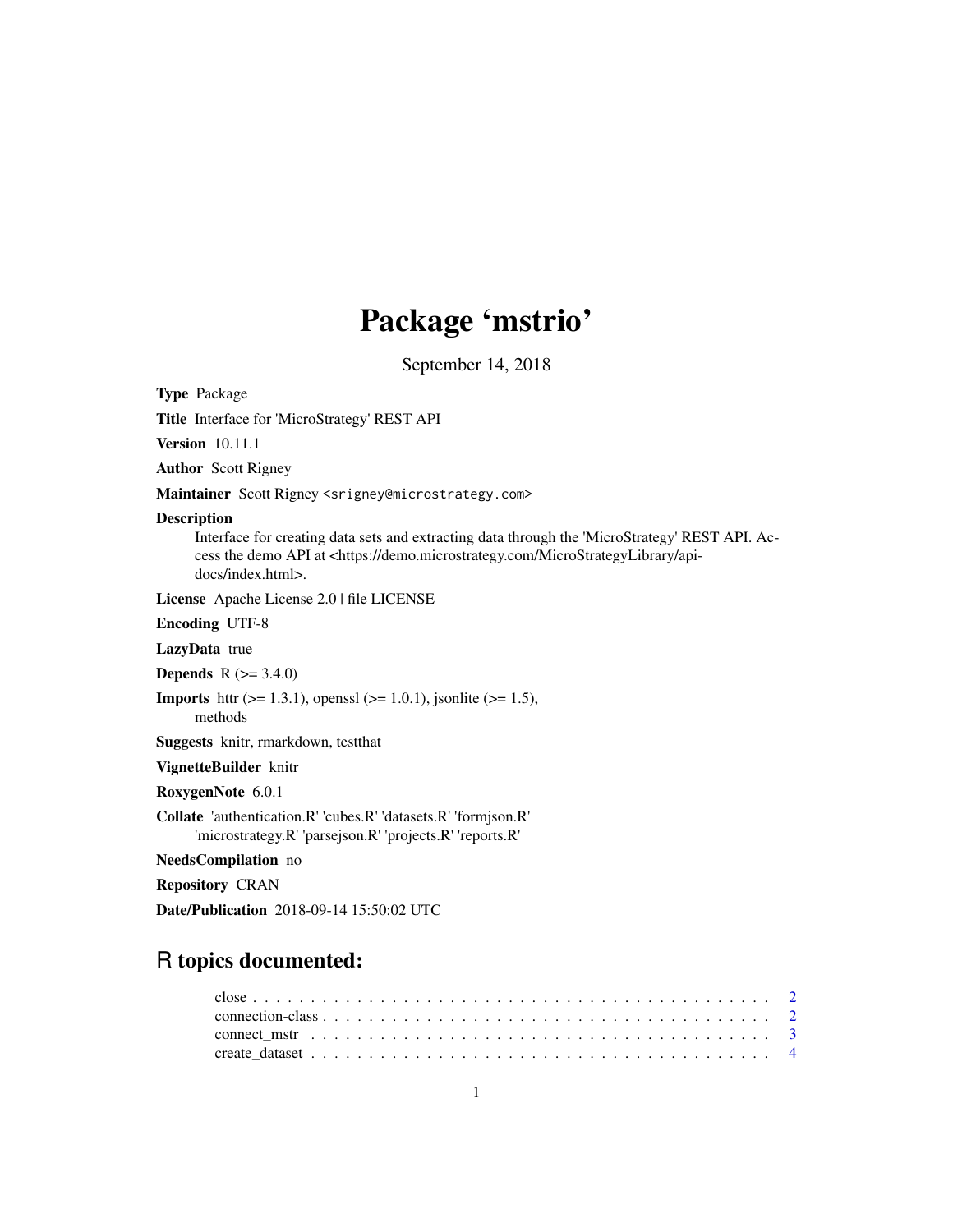#### <span id="page-1-0"></span>2 connection-class

close *Closes a connection with MicroStrategy REST API*

#### Description

Closes a connection with MicroStrategy REST API.

#### Usage

close(connection)

## S4 method for signature 'connection' close(connection)

#### Arguments

connection MicroStrategy REST API connection object returned by connect\_mstr()

#### Examples

```
# Connect to a MicroStrategy environment
con <- connect_mstr(base_url = "https://demo.microstrategy.com/MicroStrategyLibrary/api",
                    username = "user",
                    password = "password",
                    project_name = "Financial Reporting")
# A good practice is to disconnect once you're done
# However, the server will disconnect the session after some time has passed
close(con)
```
connection-class *Connection class*

#### Description

Base S4 class object containing connection parameters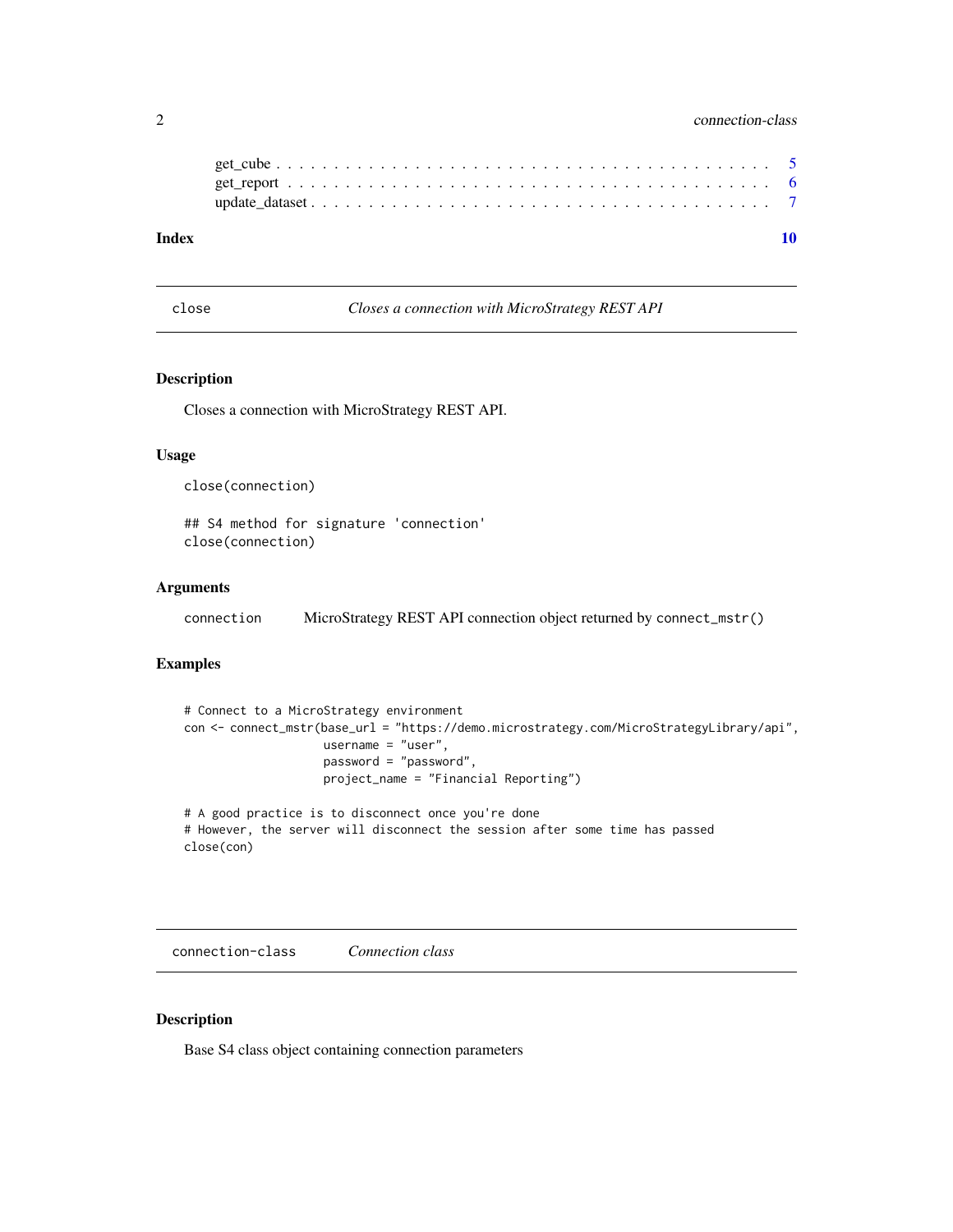<span id="page-2-0"></span>connect\_mstr 3

#### Slots

username Username

password Password

base\_url URL for the REST API server

project\_name Name of the project to connect to (e.g. "MicroStrategy Tutorial")

project\_id Project ID corresponding to the chosen project name. This is determined when connecting to the project by name.

login\_mode Authentication option. Standard (1) or LDAP (16).

ssl\_verify Default TRUE. Attempts to verify SSL certificates with each request.

auth\_token Token provided by the I-Server after a successful log in.

cookies Cookies returned by the I-Server after a successful log in.

connect\_mstr *Create a MicroStrategy REST API connection*

#### Description

Establishes and creates a connection with the MicroStrategy REST API.

#### Usage

```
connect_mstr(base_url, username, password, project_name, login_mode = 1,
  ssl_verify = TRUE)
```
#### Arguments

| base_url     | URL of the MicroStrategy REST API server                                                                                 |
|--------------|--------------------------------------------------------------------------------------------------------------------------|
| username     | Username                                                                                                                 |
| password     | Password                                                                                                                 |
| project_name | Name of the project you intend to connect to. Case-sensitive                                                             |
| login_mode   | Specifies the authentication mode to use. Supported authentication modes are:<br>Standard $(1)$ (default) or LDAP $(16)$ |
| ssl_verify   | If TRUE (default), verifies the server's SSL certificates with each request                                              |

#### Value

A connection object to use in subsequent requests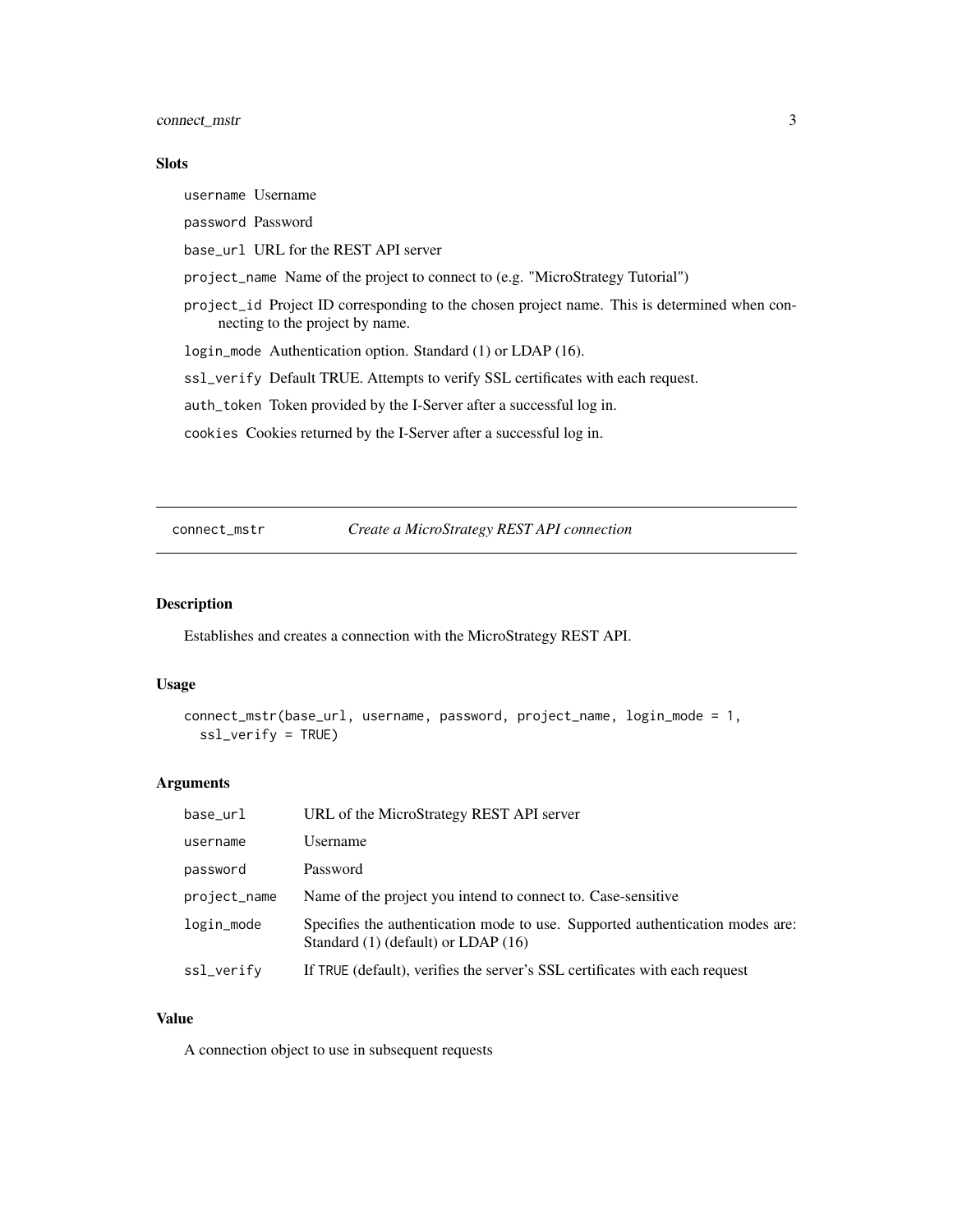#### <span id="page-3-0"></span>Examples

```
# Connect to a MicroStrategy environment
con <- connect_mstr(base_url = "https://demo.microstrategy.com/MicroStrategyLibrary/api",
                   username = "user",
                   password = "password",
                   project_name = "Financial Reporting")
# A good practice is to disconnect once you're done
```
# In case you forget, the server will disconnect the session after some time has passed close(con)

create\_dataset *Create an in-memory MicroStrategy dataset*

#### Description

Creates an in-memory dataset from an R Data.Frame.

#### Usage

```
create_dataset(connection, data_frame, dataset_name, table_name,
  to_metric = NULL, to_attribute = NULL)
```

|  |  | ## S4 method for signature 'connection'              |  |  |
|--|--|------------------------------------------------------|--|--|
|  |  | create_dataset(connection, data_frame, dataset_name, |  |  |
|  |  | $table_name, to_metric = NULL, to_attribute = NULL$  |  |  |

#### Arguments

| connection   | MicroStrategy REST API connection object                                                                                                                                                                                                                                                                                                                                                                                                                                          |
|--------------|-----------------------------------------------------------------------------------------------------------------------------------------------------------------------------------------------------------------------------------------------------------------------------------------------------------------------------------------------------------------------------------------------------------------------------------------------------------------------------------|
| data_frame   | R Data. Frame from which an in-memory dataset will be created                                                                                                                                                                                                                                                                                                                                                                                                                     |
| dataset_name | Name of the in-memory dataset                                                                                                                                                                                                                                                                                                                                                                                                                                                     |
| table_name   | Name of the table to create within the dataset                                                                                                                                                                                                                                                                                                                                                                                                                                    |
| to_metric    | (optional) A vector of column names from the Data. Frame to format as metrics<br>in the dataset. By default, numeric types are formatted as metrics while character<br>and date types are formatted as attributes. For example, a column of integer-like<br>strings $("1", "2", "3")$ would appear as an attribute in the newly created dataset.<br>If the intent is to format this data as a metric, provide the corresponding column<br>name as to_metric=c('myStringIntegers') |
| to_attribute | (optional) Logical opposite of to_metric. Helpful for formatting an integer-<br>based row identifier as a primary key in the dataset                                                                                                                                                                                                                                                                                                                                              |

#### Value

Unique identifiers of the dataset and table within the newly created dataset. Required for update\_dataset()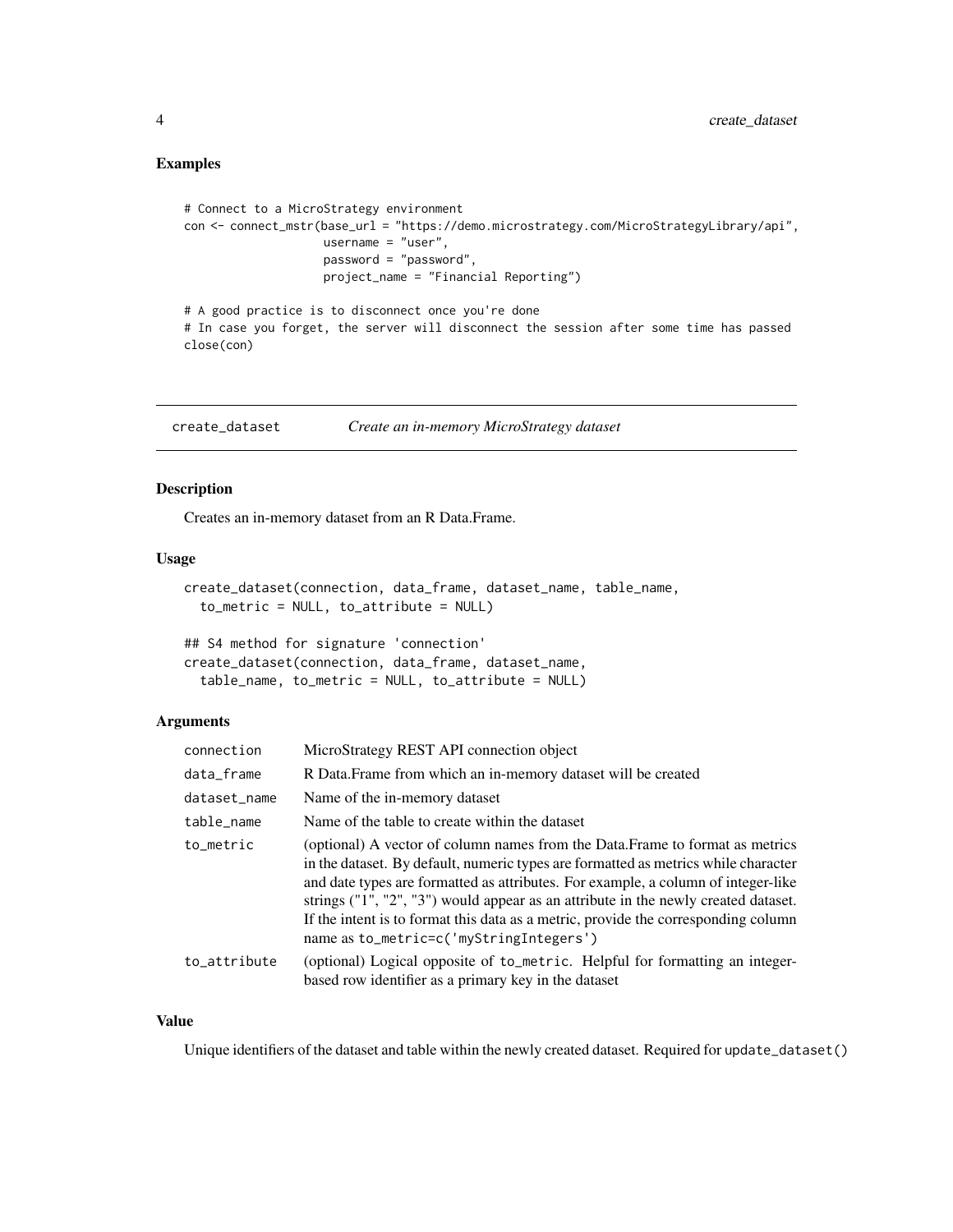#### <span id="page-4-0"></span>get\_cube 5

#### Examples

```
df <- iris
# Create a primary key
df$ID <- as.character(row.names(df))
# Remove periods and other special characters due to their
# special role in MicroStrategy. But, "_" is ok.
names(df) <- c("Sepal_Length", "Sepal_Width", "Petal_Length", "Petal_Width", "Species", "ID")
# Create the dataset
mydf <- create_dataset(connection = conn,
                       data_frame = df,
                       dataset_name = "IRIS",
                       table_name = "IRIS")
# You can specify special treatment for columns within the data frame.
# This will convert the character-formatted row ID's to a MicroStrategy metric
mydf <- create_dataset(connection = conn,
                       data_frame = df,
                       dataset_name = "IRIS",
                       table_name = "IRIS",
                       to_metric = c("ID")# This will convert 'Sepal_Length' and 'Sepal_Width' to attributes
mydf <- create_dataset(connection = conn,
                       data_frame = df,
                       dataset_name = "IRIS",
                       table_name = "IRIS",
                       to_attribute = c("Sepal_Length", "Sepal_Width"))
```
get\_cube *Extract a MicroStrategy cube into a R Data.Frame*

#### Description

Extracts the contents of a MicroStrategy cube into a R Data.Frame

#### Usage

```
get\_cube(connection, cube_id, offset = 0, limit = 1000)
## S4 method for signature 'connection'
get\_cube(connection, cube_id, offset = 0,
  limit = 1000)
```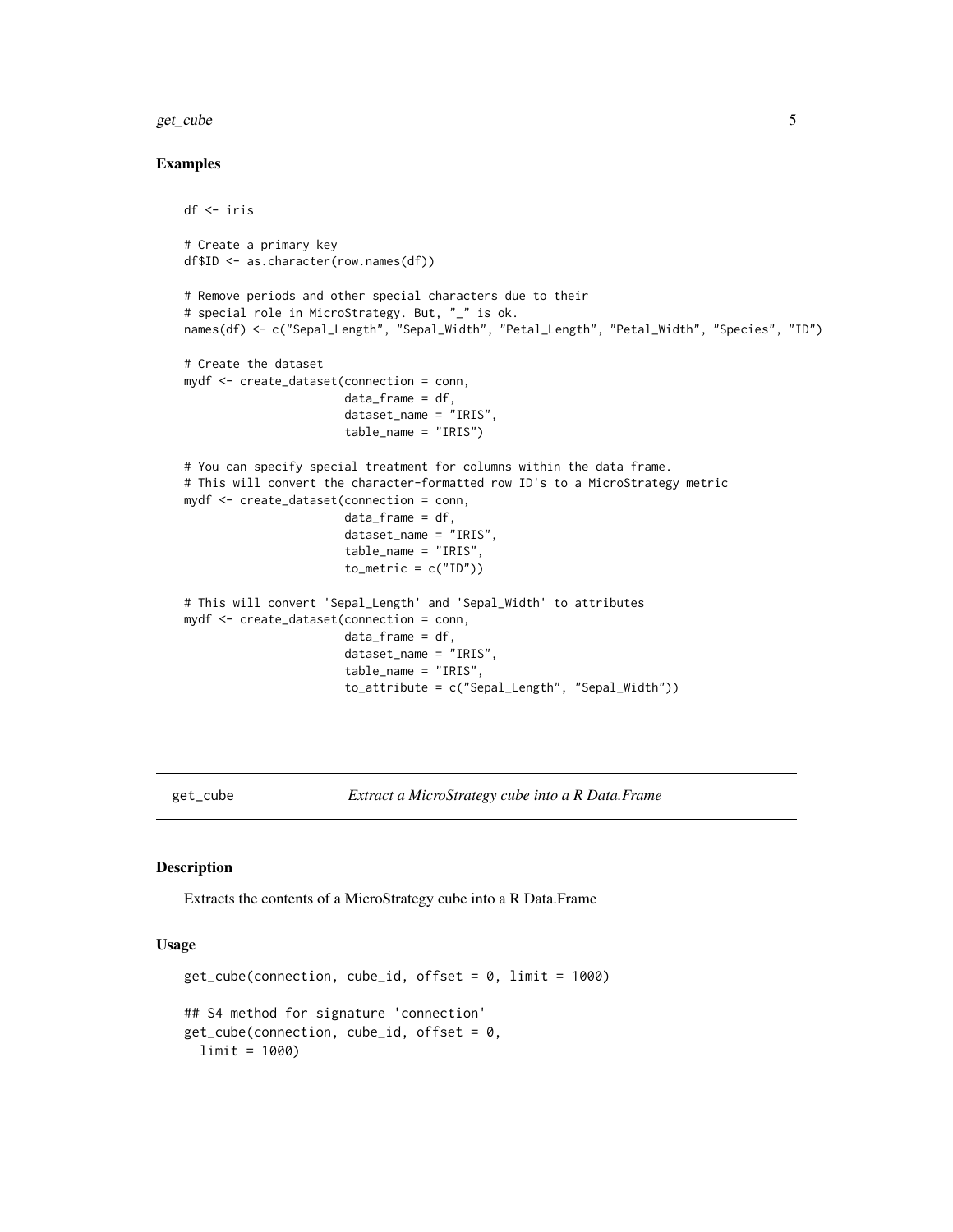#### <span id="page-5-0"></span>Arguments

| connection | MicroStrategy REST API connection object                                                                                                                                                                                                                                                                                                                                             |
|------------|--------------------------------------------------------------------------------------------------------------------------------------------------------------------------------------------------------------------------------------------------------------------------------------------------------------------------------------------------------------------------------------|
| cube_id    | Unique ID of the cube you wish to extract information from                                                                                                                                                                                                                                                                                                                           |
| offset     | (optional) To extract all data from the report, use $0$ (default)                                                                                                                                                                                                                                                                                                                    |
| limit      | (optional) Used to control data extract behavior on datasets with a large number<br>of rows. The default is 1000. As an example, if the dataset has 50,000 rows,<br>get_cube() will incrementally extract all 50,000 rows in 1,000 row chunks.<br>Depending on system resources, a higher limit (e.g. $10,000$ ) may reduce the<br>total time required to extract the entire dataset |

#### Value

R Data.Frame containing the cube contents

#### Examples

```
# Extract the contents of a cube into an R Data.Frame
my_cube <- get_cube(connection = conn,
                    cube_id = "5E2501A411E8756818A50080EF4524C9")
# Extract the contents in larger 'chunks' using limit.
# May require add'l server processing time.
# As a rule-of-thumb, aim for a limit setting around 10%
# to 20% of the total number of rows in the cube.
my_cube <- get_cube(connection = conn,
                    cube_id = "5E2501A411E8756818A50080EF4524C9",
                    limit = 100000)
# You can also set limit to -1. Use this only on smaller reports.
my_cube <- get_cube(connection = conn,
                    cube_id = "5E2501A411E8756818A50080EF4524C9",
                    limit = -1)
```
get\_report *Extracts the contents of a report into a R Data.Frame*

#### Description

Extracts the contents of a MicroStrategy report into a R Data.Frame

#### Usage

```
get_report(connection, report_id, offset = 0, limit = 1000)
## S4 method for signature 'connection'
get\_report(connection, report_id, offset = 0,limit = 1000)
```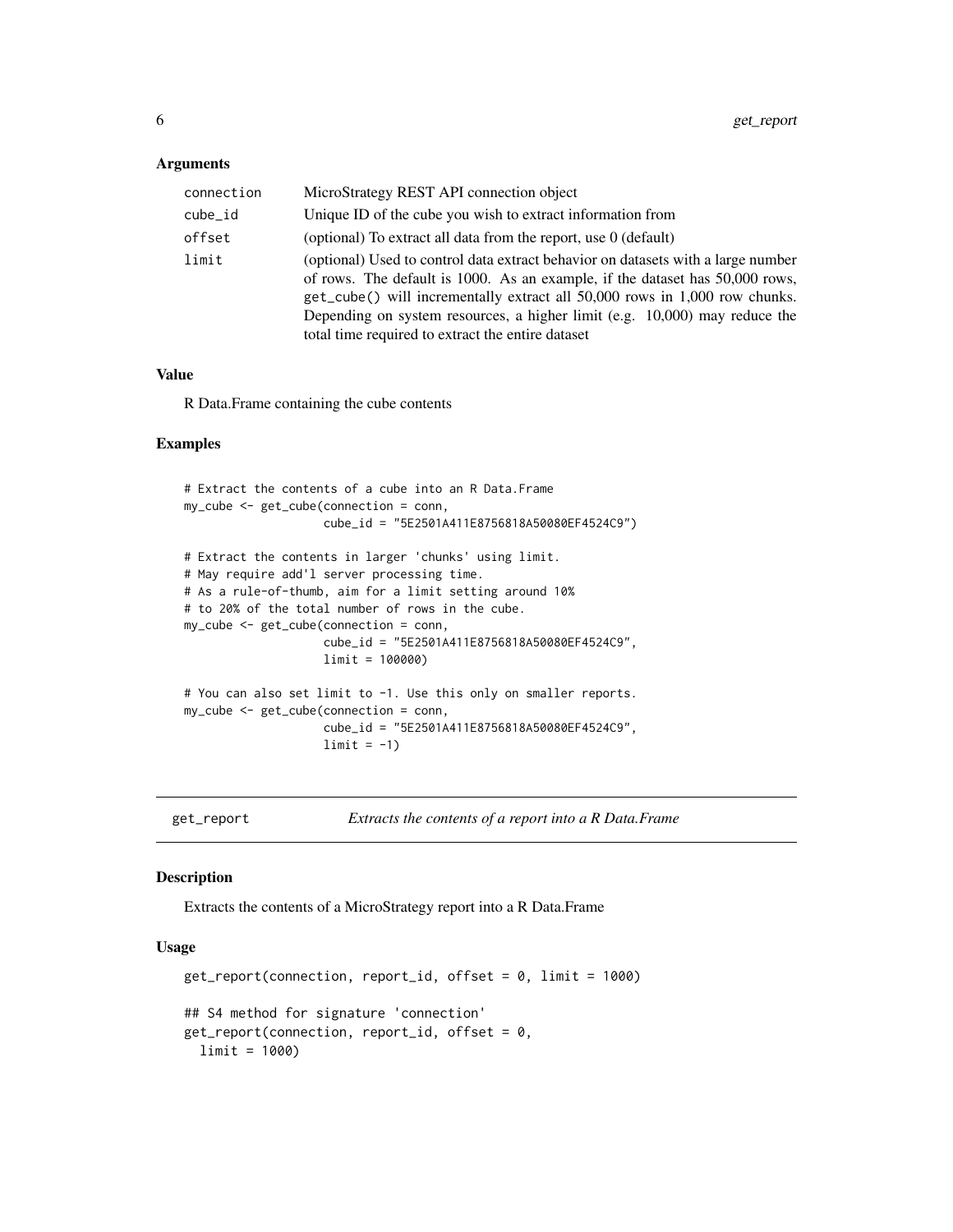#### <span id="page-6-0"></span>update\_dataset 7

#### Arguments

| connection | MicroStrategy REST API connection object                                                                                                                                                                                                                                                                                                                                               |
|------------|----------------------------------------------------------------------------------------------------------------------------------------------------------------------------------------------------------------------------------------------------------------------------------------------------------------------------------------------------------------------------------------|
| report_id  | Unique ID of the report you wish to extract information from                                                                                                                                                                                                                                                                                                                           |
| offset     | (optional) To extract all data from the report, use 0 (default)                                                                                                                                                                                                                                                                                                                        |
| limit      | (optional) Used to control data extract behavior on datasets with a large number<br>of rows. The default is 1000. As an example, if the dataset has 50,000 rows,<br>get_report() will incrementally extract all 50,000 rows in 1,000 row chunks.<br>Depending on system resources, a higher limit (e.g. $10,000$ ) may reduce the<br>total time required to extract the entire dataset |

#### Value

R Data.Frame containing the report contents

#### Examples

```
# Extract the contents of a report into an R Data.Frame
my_report <- get_report(connection = conn,
                       report_id = "5E2501A411E8756818A50080EF4524C9")
# Extract the contents in larger 'chunks' using limit.
# May require add'l server processing time.
# As a rule-of-thumb, aim for a limit setting around 10%
# to 20% of the total number of rows in the report.
my_report <- get_report(connection = conn,
                        report_id = "5E2501A411E8756818A50080EF4524C9",
                        limit = 100000)
# You can also set limit to -1. Use this only on smaller reports.
my_report <- get_report(connection = conn,
                       report_id = "5E2501A411E8756818A50080EF4524C9",
                        limit = -1)
```

| update_dataset |  | Update a previously created dataset |  |  |
|----------------|--|-------------------------------------|--|--|
|----------------|--|-------------------------------------|--|--|

#### Description

Updates a previously created MicroStrategy dataset with an R Data.Frame.

#### Usage

```
update_dataset(connection, data_frame, dataset_id, table_id, table_name,
 update_policy)
```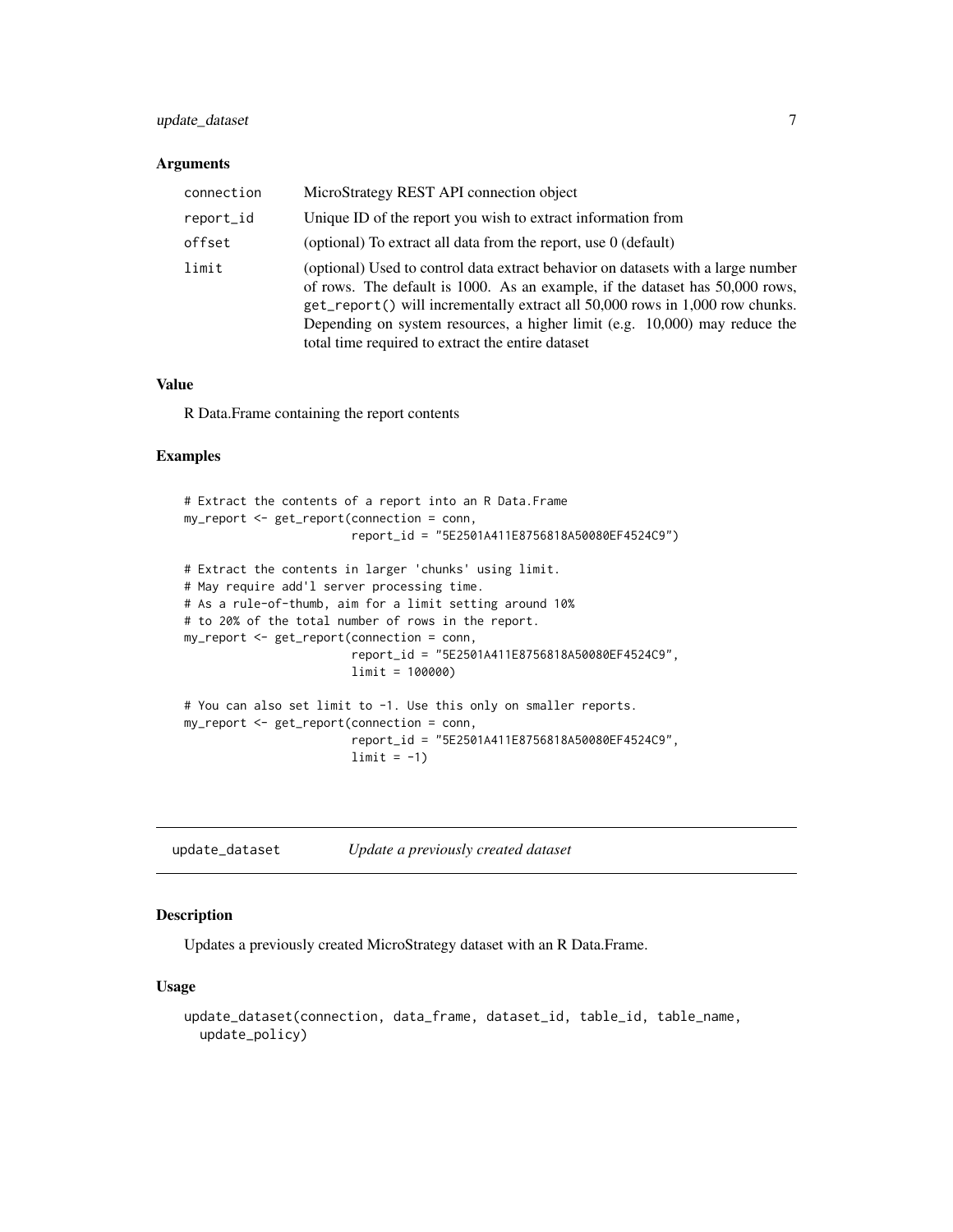```
## S4 method for signature 'connection'
update_dataset(connection, data_frame, dataset_id,
  table_name, update_policy)
```
#### **Arguments**

| connection    | MicroStrategy REST API connection object                                                                                                                                                                                                                                       |
|---------------|--------------------------------------------------------------------------------------------------------------------------------------------------------------------------------------------------------------------------------------------------------------------------------|
| data_frame    | R Data. Frame to use to update an in-memory dataset                                                                                                                                                                                                                            |
| dataset_id    | Identifier of the dataset to update, provided by create_dataset()                                                                                                                                                                                                              |
| table_id      | Not used. Identifier of the table to update within the dataset, provided by<br>create_dataset()                                                                                                                                                                                |
| table_name    | Name of the table to update within the dataset                                                                                                                                                                                                                                 |
| update_policy | Update operation to perform. One of 'add' (inserts new, unique rows), 'update'<br>(updates data in existing rows and columns), 'upsert' (updates existing data and<br>inserts new rows), 'replace' (similar to truncate and load, replaces the existing<br>data with new data) |

#### Examples

```
df <- iris
# Create a primary key
df$ID <- as.character(row.names(df))
# Remove periods and other special characters due to their
# special role in MicroStrategy. But, "_" is ok.
names(df) <- c("Sepal_Length", "Sepal_Width", "Petal_Length", "Petal_Width", "Species", "ID")
# Create the dataset
mydf <- create_dataset(connection = conn,
                       data_frame = df,
                       dataset_name = "IRIS",
                       table_name = "IRIS")
# Add new rows to the dataset with update policy "add"
df2 <- df[sample(nrow(df), 5), ]
df2[, 'ID'] <- as.character(nrow(df) + seq(1:5))
update_dataset(connection = conn, data_frame = df2,
               dataset_id = mydf$datasetID,
               table_id = mydf$tableID,
               table_name = mydf$name,
               update_policy = 'add')
# Update existing data in the dataset with update policy "update"
df$Sepal_Length <- df$Sepal_Length + runif(nrow(df))
df$Petal_Width <- df$Sepal_Length + rnorm(nrow(df))
update_dataset(connection = conn, data_frame = df,
               dataset_id = mydf$datasetID,
               table_id = mydf$tableID,
```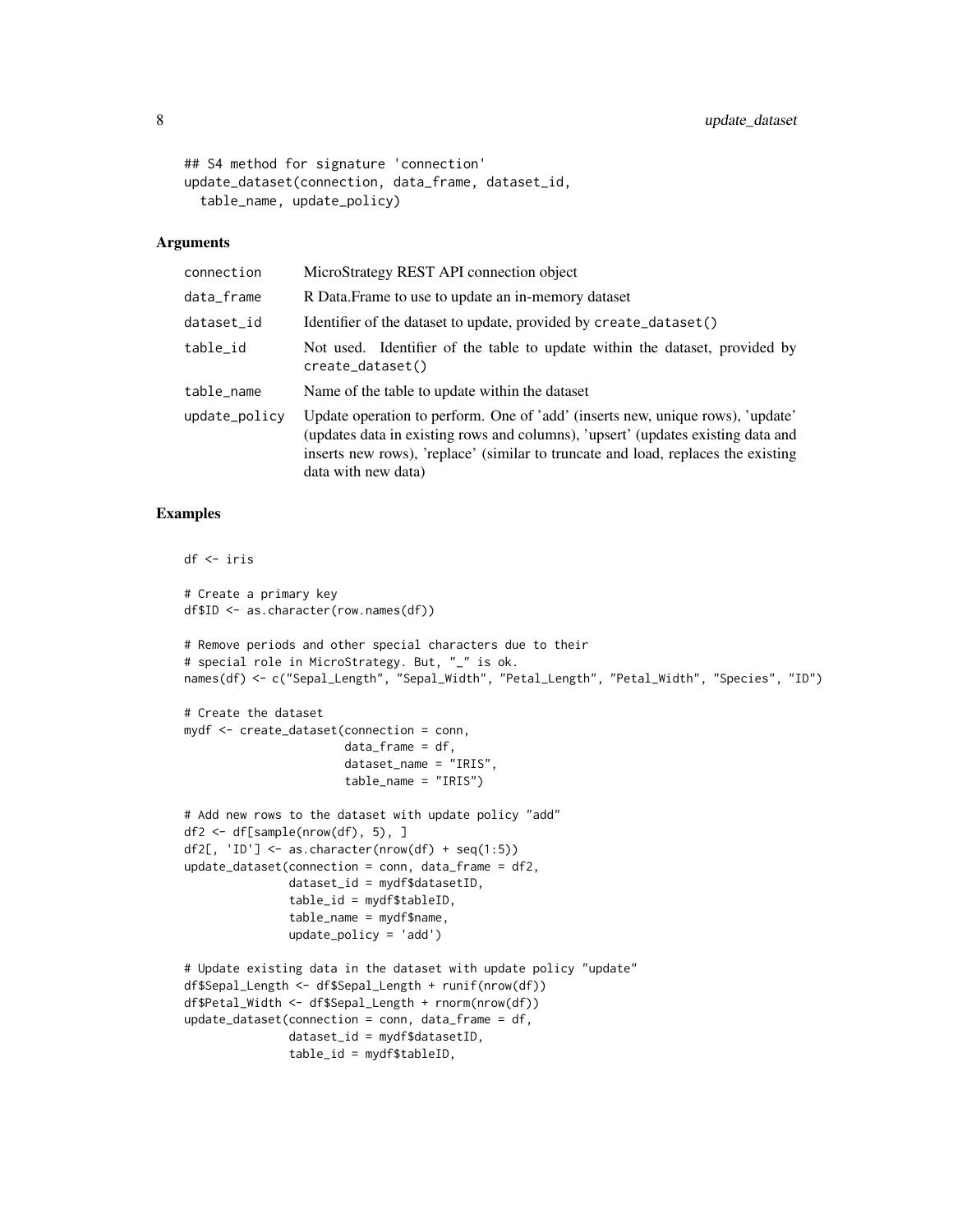#### update\_dataset 9

```
table_name = mydf$name,
               update_policy = 'update')
# Update and add new rows to the dataset with update policy "upsert"
df$Sepal_Length <- df$Sepal_Length + runif(nrow(df))
df$Petal_Width <- df$Sepal_Length + rnorm(nrow(df))
df2 <- df[sample(nrow(df), 5), ]
df2[, 'ID'] <- as.character(nrow(df) + seq(1:5))
df <- rbind(df, df2)
update_dataset(connection = conn,
               data_frame = df,
               dataset_id = mydf$datasetID,
               table_id = mydf$tableID,
               table_name = mydf$name,
               update_policy = 'upsert')
# Truncate and load new data into the dataset with update policy "replace"
df[] <- lapply(df, sample)
update_dataset(connection = conn, data_frame = df,
               dataset_id = mydf$datasetID,
               table_id = mydf$tableID,
               table_name = mydf$name,
               update_policy = 'replace')
# It is possible to update a dataset if it wasn't created in this session or by another client.
# Simply provide the dataset ID and table IDs to this function as characters.
df[] <- lapply(df, sample) # shuffle contents of the dataframe
update_dataset(connection = conn, data_frame = df,
               dataset_id = "5E2501A411E8756818A50080EF4524C9",
               table_id = "F0DA816816432E448F1105327C119596",
               table_name = "IRIS",
               update_policy = 'replace')
```